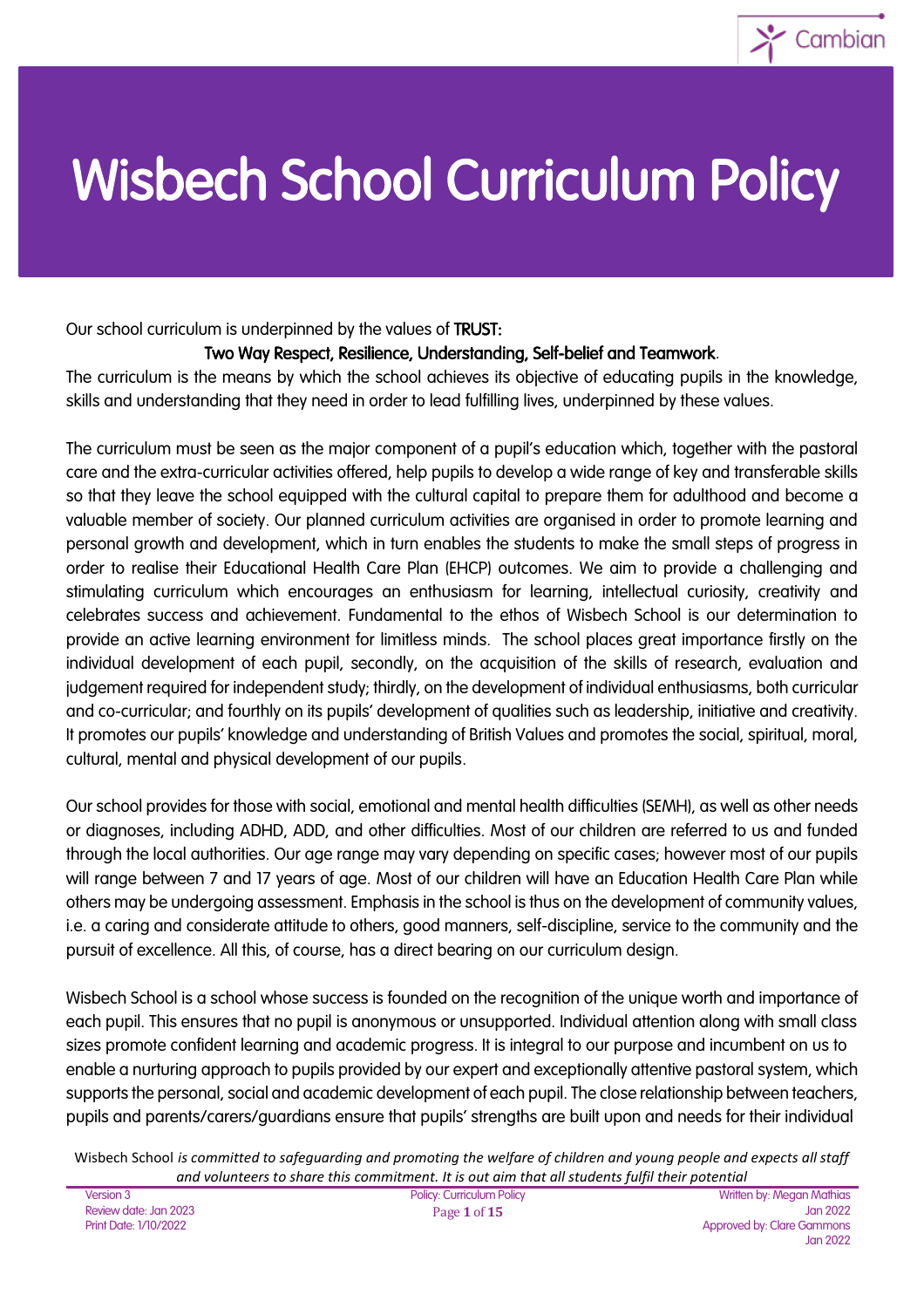

development addressed. Entry to programmes of study is regardless of gender, race, disability, sexual orientation, religion or belief. In accordance with statutory requirements the School aims to make the curriculum accessible to all pupils as far as is reasonably practicable. The School has a policy for Special Educational Needs and Disabilities, and an Inclusion Policy which are available to parents on request.

#### Curriculum Intentions

- To make learning an enjoyable experience which develops students as fully rounded individuals and enables them to explore their talents and interests and achieve their potential.
- To re-engage students with learning and build their confidence and self-esteem so that they see themselves as successful learners.
- To develop basic skills in communication, literacy, numeracy and decision making so that they can function in adult life.
- To prepare them for the world of work and independent living and to take their place as active citizens in the UK.
- To address students' social, emotional and mental health needs.

#### We seek to deliver a curriculum that:

- Is motivating and enjoyable and engages students in learning.
- Is challenging and promotes high aspirations.
- Is broad and balanced.
- Encourages students to take responsibility for their learning and behaviour and is based upon mutual respect.
- Provides opportunities for accreditation.
- Provides students with opportunities to develop their skills and interests.
- Supports post 16 progressions into further education, employment or training.
- Is personalised and individualised and recognises progress and celebrates the achievement.
- Provides opportunities for students to "make good choices" and builds self- esteem.
- Prepares students for life beyond school both in their personal and working lives.
- Supports students to 'be healthy', 'stay safe', and 'make a positive contribution'.
- Promotes students spiritual, moral, social and cultural development and enables them to become active citizens.
- Promotes mental health, wellbeing to a high level, so that students are able to understand the foundations in which they can build from into their transition into their adult life.
- Is accessible to all students.

#### Effective Ethos and Classroom Environment

Wisbech School provides an academically challenging environment which is vibrant, happy, creative and stimulating. Our teachers have high expectations but equally foster a nurturing environment in order to promote pupils' academic growth and to provide the support they need in order to make excellent progress in their studies. We believe that a purposeful and structured learning environment is essential in promoting high standards. A positive caring environment and culture will promote positive self-esteem and confidence.

Organised resources, displays of children's work, stimulating materials and bright, colourful, language enriched displays all help to provide the Optimal Learning Environment. We try to ensure that all tasks and activities that the children perform are safe. When we plan to take children out of school, we follow Department for Education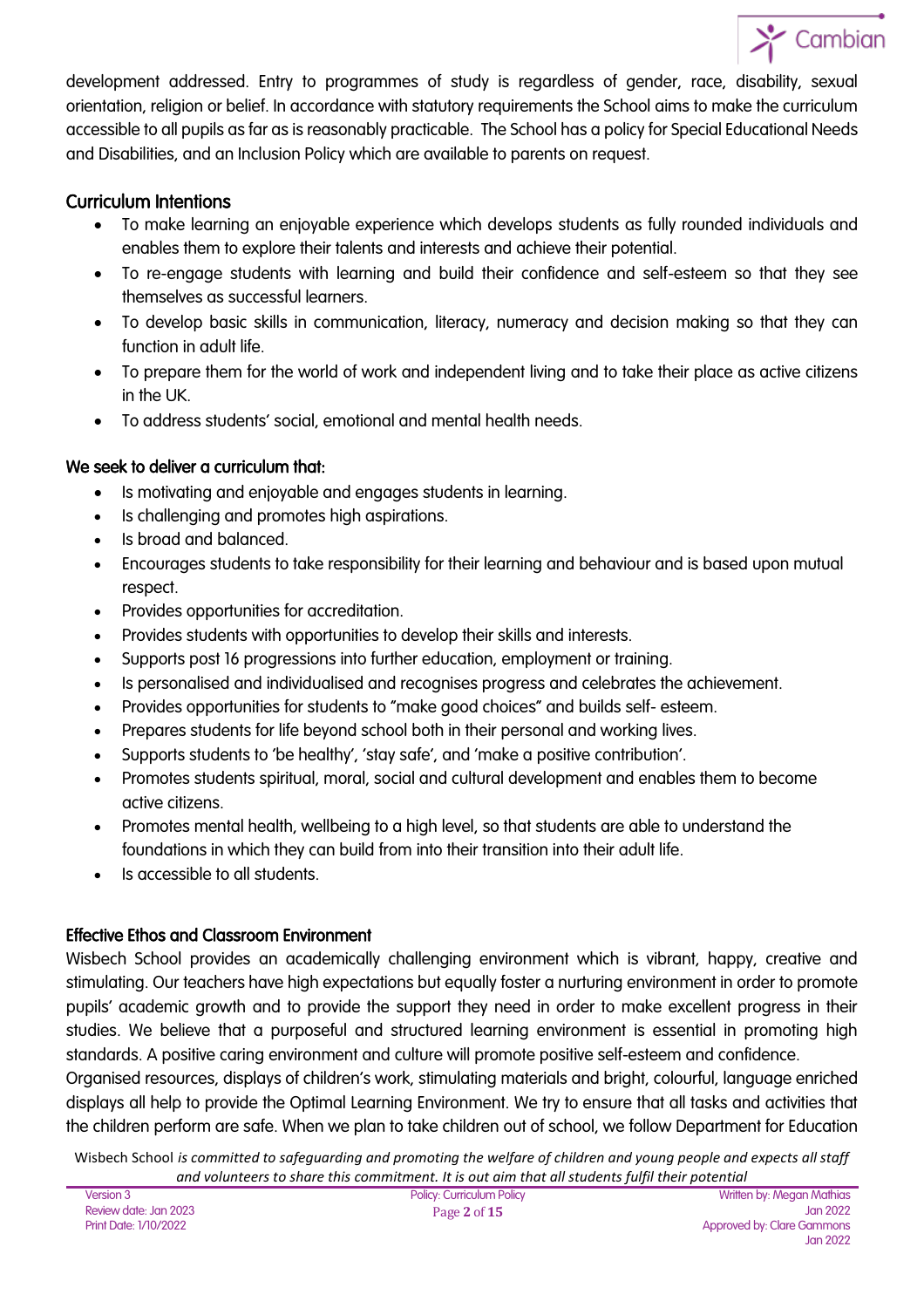

(DfE) and Health and Safety (HSE) advice. We issue a 'one off' consent form for parents/carers to sign when a child enrols at school and an additional consent form for residential and adventure activities. We provide details of proposed outings for parents/carers' information.

#### Curriculum Implementation

The national curriculum provides an outline of core knowledge around which teachers can develop exciting and stimulating lessons to promote the development of pupils' knowledge, understanding and skills as part of the wider school curriculum. It provides pupils with an introduction to the essential knowledge that they need to be educated citizens and introduces them to the best that has been thought and said; and helps engender an appreciation of human creativity and achievement.

We plan our curriculum by creating Yearly Overviews for each class group (primary) or subject (secondary). As part of these overviews, teachers indicate what topics are to be taught in each term and to which groups of pupils, indicating curriculum objectives appropriate for the group they teach. These are taken from the National Curriculum. This Yearly Overview is reviewed on an annual basis. From the Yearly Overview, teachers produce half-termly Schemes of Work (SOW). These give clear guidance on the sequence of learning with objectives and teaching strategies that are used when teaching each topic. Daily/weekly plans may then be written by the teachers, which are used to set out the learning objectives for each session and to identify the resources and activities required for the lesson. When teaching, we focus on motivating the pupils and building on their skills, knowledge and understanding of the curriculum, so that they reach the highest level of personal achievement.

Teachers make on-going assessments of each pupil's progress and level of attainment, and they use this information when planning their lessons. It enables them to consider the abilities of all their pupils. Our prime focus is to develop further the knowledge and skills of the pupils. We strive to ensure that all tasks set are appropriate to each pupil's level of ability. When planning work for pupils with special educational needs we give due regard to information and targets contained in the pupils' Individual Education Plans (IEP). Teachers modify teaching and learning as appropriate for pupils with disabilities. We value each child as a unique individual, and teachers are familiar with the relevant equal opportunities legislation covering race, gender and disability. We strive to meet the needs of all our pupils, and to ensure that we meet all statutory requirements related to matters of inclusion. We have high expectations of our pupils, and we believe that their work here at Wisbech School is of the highest possible standard they can achieve.

Wisbech School is committed to providing a curriculum which ensures that all of its pupils acquire and develop skills appropriate to their age and aptitude in the following areas:

#### Linguistic

#### Intent

This area is concerned with developing pupils' communication skills and increasing their command of language through listening, speaking, reading and writing. At Wisbech School, our objectives in teaching literacy are:

- to teach our students to express themselves clearly in both writing and speech;
- to develop their reading skills;
- to enable them to use grammatically correct sentences;
- to teach students to spell and punctuate accurately in order to communicate effectively in written English.

#### Implementation

These skills are most overtly brought into focus in lessons in English, and also in modern languages, where appropriate, during cultural days. The teaching of literacy and literary skills is not, however, confined to these subjects, and the policy of the school is that teachers of all subjects will encourage good linguistic and literary standards in all pupils' work, whereby communication skills are enhanced.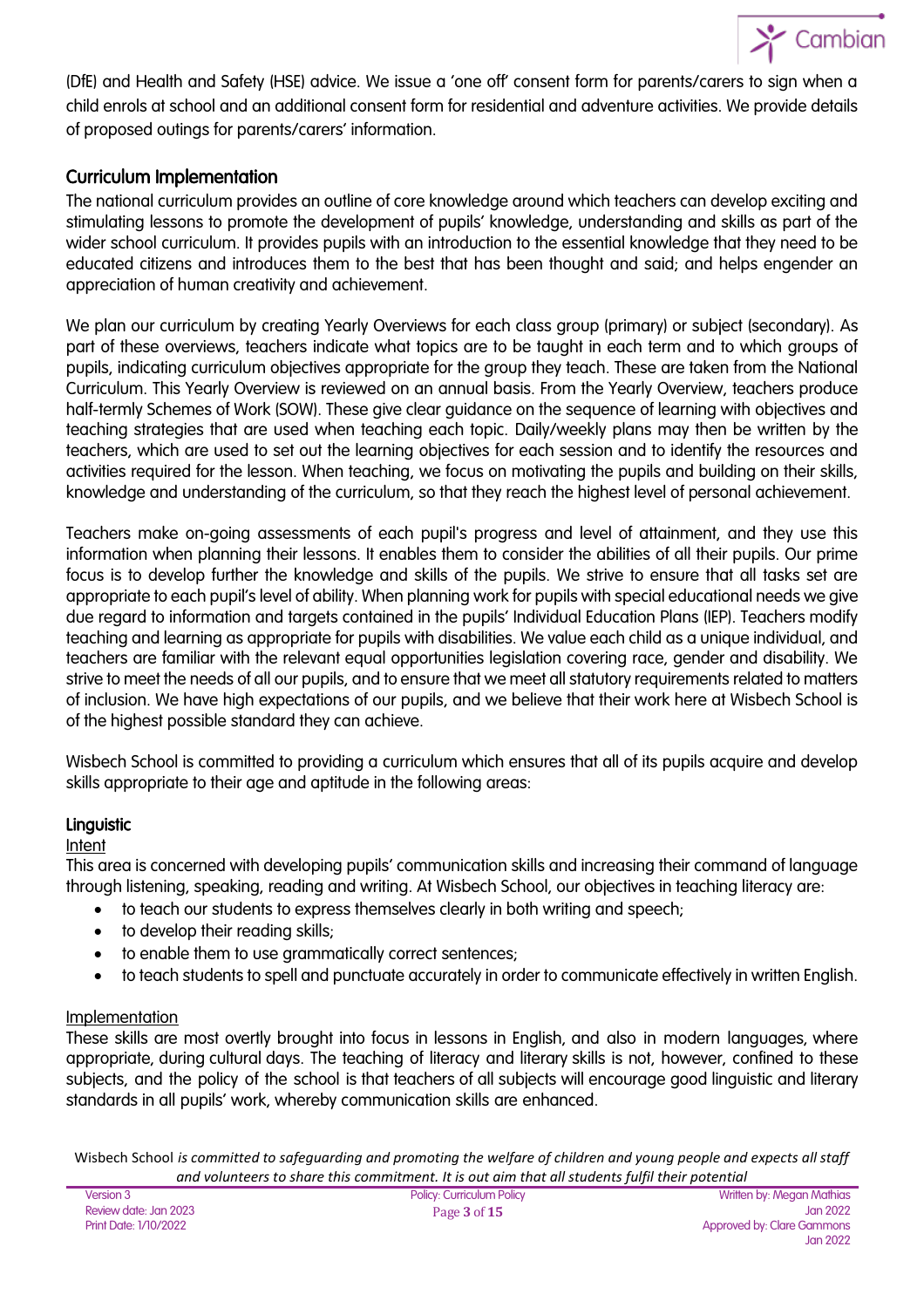

Accreditation - we offer our pupils external Accreditations AQA GCSE English Language, Functional Skills Level 1 and 2 as well as an ASDAN English short course. In addition, we offer our pupils opportunities to complete modules which contribute to the external Accreditation ASDAN CoPE (Certificate of Personal Effectiveness) qualification.

#### **Mathematical**

#### Intent

We intend for our pupils:

- to become fluent in the basic fundamentals of mathematics
- to be able to reason mathematically by following a line of enquiry
- to develop our pupils' abilities to be able to solve problems by applying their mathematics to a variety of routine and non-routine problems
- to develop their capacity to think logically and express themselves clearly

#### Implementation

At all Key Stages, teachers follow blocks of learning taken from the White Rose, which are then adapted to suit our pupils' needs. Learning is blocked into the strands of maths; number; calculations; measure; statistics; and geometry. Teachers' Yearly Overviews outline this to provide pupils with a coherent learning experience.

Accreditation - we offer our pupils external Accreditations AQA GCSE Mathematics, Functional Skills Level 1 and 2 as well as an ASDAN Mathematics short course. In addition, we offer our pupils opportunities to complete modules which contribute to the external Accreditation ASDAN CoPE (Certificate of Personal Effectiveness) qualification.

#### **Scientific**

#### Intent

We intend to increase pupils' knowledge and understanding of nature, materials and forces and with developing the skills associated with science as a process of enquiry: for example, observing, forming hypotheses, conducting experiments and recording their findings. The aims in teaching science at Wisbech School include:

- Building on pupils' natural curiosity and developing a scientific approach to problems
- Encouraging open mindedness, self-criticism, perseverance and responsibility
- Preparing pupils for life in an increasingly scientific and technological world
- Encouraging pupils to question the reliability of sources they read, hear or see
- Fostering concern about and appreciation of our environment
- Building pupils' self-confidence to enable them to work independently whilst developing their social skills to work co-operatively with others
- Helping pupils acquire progressive understanding of scientific processes
- Helping pupils to acquire and develop practical scientific skills
- Providing pupils with an enjoyable experience of Science so that they will develop a lasting interest and be motivated to study science at a higher level.

#### Implementation

#### (including Science, forest and Farm School)

Our lessons allow pupils explore the exciting world of science through a practical, hands-on approach to scientific study that encourages them to develop a sense of enquiry and an ability to solve problems. Pupils explore resources that will inspire them to plan, conduct and evaluate experiments that will enrich their scientific knowledge of the world and develop their investigative skills. This includes their involvement with Forest and Farm school looking at 'Science in real life'. In Biology, pupils study living organisms and gain a deeper understanding of the complexity of cells and organisms and of the interaction of organisms with each other and with the environment. In Chemistry, pupils make detailed observations of chemical reactions, conclude why chemical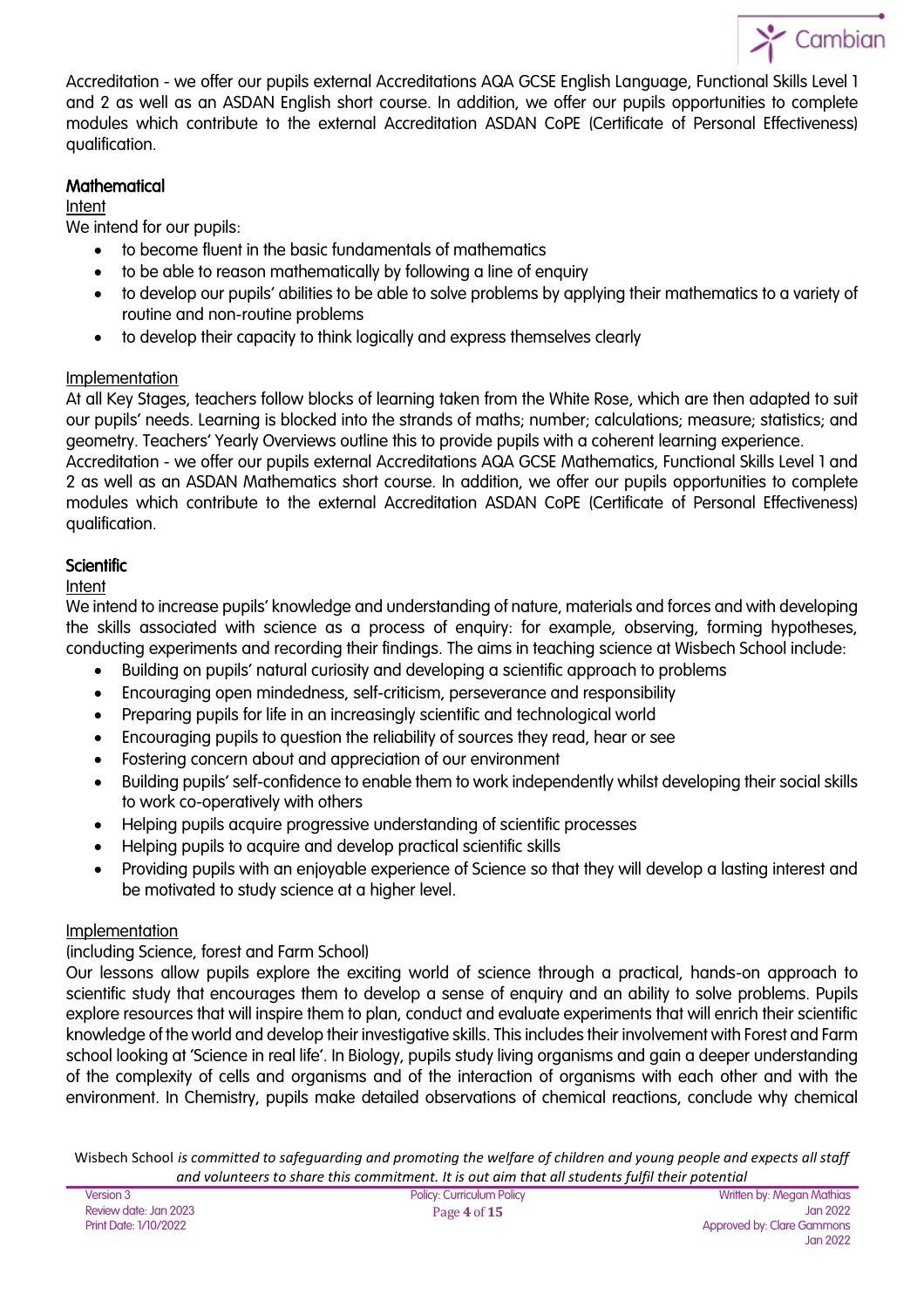

reactions take place, with reference to atomic structure and bonding. In Physics, pupils study the nature of forces, energy, electricity, and waves.

Accreditation - we offer our pupils external Accreditations AQA GCSE Biology, Chemistry and Physics, Entry Level 3 as well as an ASDAN Science short course. In addition, we offer our pupils opportunities to complete modules which contribute to the external Accreditation ASDAN CoPE (Certificate of Personal Effectiveness) qualification.

#### Technological

#### Intent

It is the intention that ICT will be used within the curriculum (including Art and Design, ICT and Food Technology) at Wisbech School to:

- to give students the skills and confidence necessary to access educational technology now and in the future.
- give students ready access to the widest possible research and resource base.
- motivate and enthuse students widening their interest and intellectual horizons.
- help students focus and concentrate.
- help promote a safe and non-threatening environment for learning with the flexibility to meet the individual needs and abilities of each student.
- encourage and involve students in collaborative group work and learning activities.
- promote skills in decision making and independent control of learning.
- enhance the presentation of work
- encourage critical thinking, imagination and creativity, problem solving, initiative and independence, teamwork and reflection.

#### Implementation

Wisbech School follows the National Curriculum which has been added to or adapted by teachers where necessary. Pupils will become familiar with everyday applications of ICT, through explicitly taught ICT lessons. Pupils investigate spreadsheet modelling using a series of integrated assignments. In particular, they learn how to set up basic templates that enable them to model different input values and to consider the differing output results. Pupils learn to use simple formulae that calculate row and column totals and then how to use the chart wizard to create charts based on their data. Pupils also learn to use Microsoft Office software to manipulate and present information, to apply cropping and editing techniques to images and to use a variety of different templates to produce documents such as promotional leaflets and restaurant menus. In E-safety, pupils are informed of possible on-line dangers. The use of chat rooms and social networking sites is investigated and pupils learn the importance of applying security settings and how to report possible abuse. This is outlined in the E-safety policy.

Accreditation - we offer our pupils external Accreditations Functional Skills Level 1 and 2 as well as ASDAN short courses, including Computing and Foodwise. In addition, we offer our pupils opportunities to complete modules which contribute to the external Accreditation ASDAN CoPE (Certificate of Personal Effectiveness) qualification.

#### Human and Social

#### Intent

This area is concerned with people and with their environment, and how human action, now and in the past, has influenced events and conditions. In our school, cultural studies make a strong contribution to this area, covering Geography, History, environmental factors, religion and cuisine. In our school our topic based Personal, Social and Health and Economic (PSHE) education alongside our knowledge and understanding of the world makes a strong contribution to this area. Religious Education is incorporated as part of humanities lessons available to all pupils. Other religions are also taught as part of our Cultural Days, so pupils have a broader understanding of the diverse world that they are living in. We aim for our pupils to understand and appreciate the range of different cultures and faiths in modern democratic Britain. We use our schemes of work and other plans which enable pupils to develop an understanding of public services and institutions and to take their place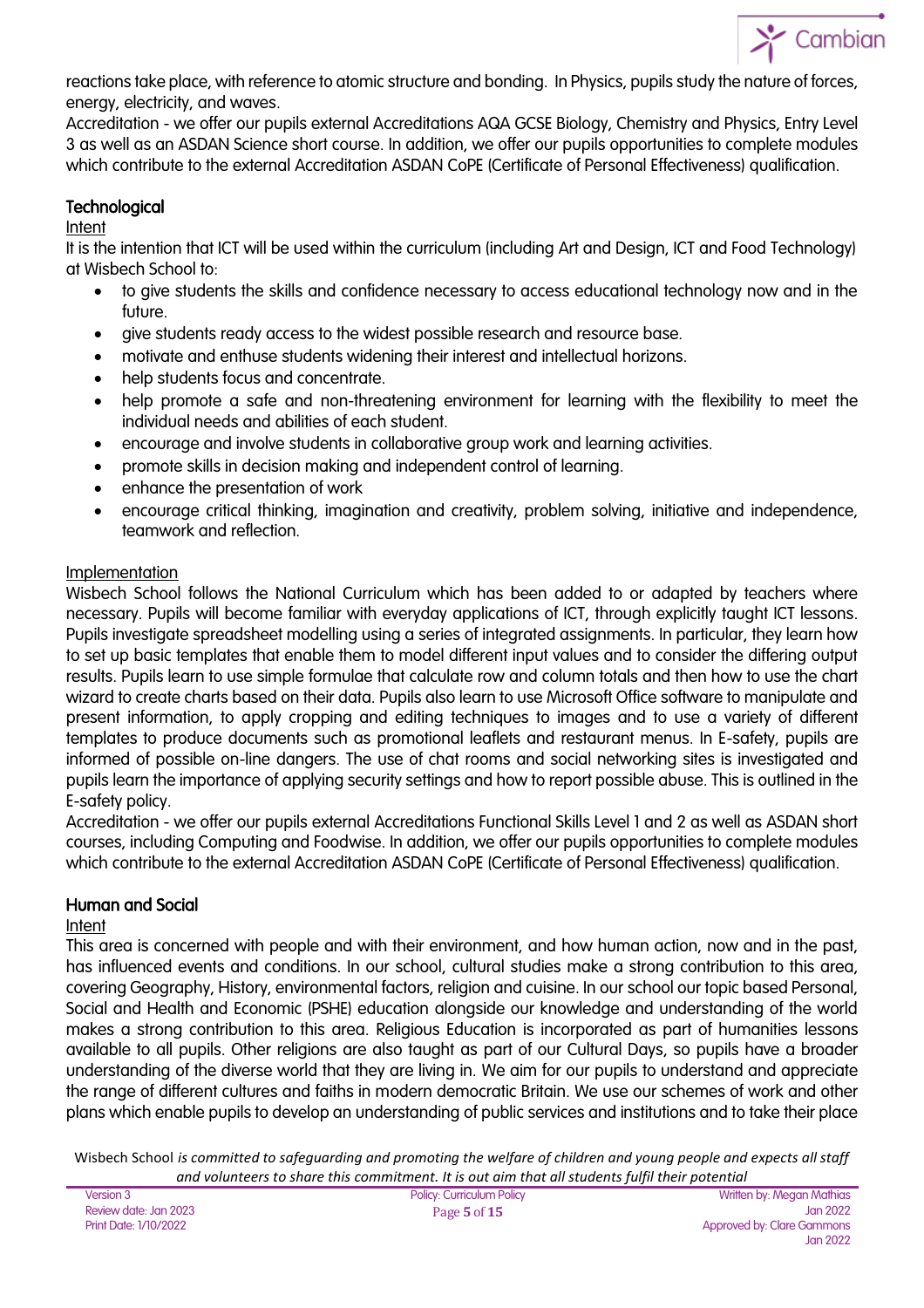

in modern democratic British society. We provide a range of quality opportunities for pupils to take on responsibility in school and make a positive contribution to the school, local and wider communities. We aim for our pupils to understand and appreciate the range of different cultures and faiths in modern democratic Britain. We use our schemes of work and other plans which enable pupils to develop an understanding of public services and institutions and to take their place in modern democratic British society. We provide a range of quality opportunities for pupils to take on responsibility in school and make a positive contribution to the school, local and wider communities.

#### Implementation

A yearly overview for the teaching of humanities subjects is published at the start of each academic year. It breaks down individual teaching units by term and teachers write medium term plans for each half term. Subject teachers refer to the New National Curriculum to ensure appropriate coverage of the breadth of study. The suggested units have been used to aid planning, but we do not believe in relying solely on these. In many cases, medium term plans are original and written by the subject leaders to be more active, purposeful and exciting for pupils and teachers. Our previous project work (ASDAN Short Courses in RE, History, Geography, RSE and life skills) for example, is completely original and written in school to ensure that our planning is appropriate and differentiated for the needs of our pupils.

Accreditation - we offer our pupils external Accreditations of ASDAN Employability and CoPE (Certificate of personal Effectiveness), as well as a number of short courses; which include, History, Geography, Beliefs and Values, Foodwise, Roadwise and Relationships and Sex Education. In addition, we offer our pupils opportunities to complete modules which contribute to the external Accreditation ASDAN CoPE (Certificate of Personal Effectiveness) qualification.

#### Physical

#### Intent

This area aims to develop the pupils' physical control and co-ordination as well as their tactical skills and imaginative responses, and to help them to evaluate and improve their performance. Pupils should also acquire knowledge and understanding of the basic principles of fitness and health. They will also learn essential life skills such as teamwork, resilience, perseverance and supporting others. All Pupils are expected to take part in the school's Physical Education and Games programme. Pupils can only be excused from PE and Games lessons for medical reasons, for which a note from a parent will suffice, or other reasons agreed with the school.

#### Implementation

(including PE, Duke of Edinburgh, Forest and Farm School. It is also supported by an extensive extra-curricular programme in this area) PE is a foundation subject in the National Curriculum. Our school uses the national scheme of work as the basis for its curriculum planning in PE. We have adapted the national scheme to the local circumstances of the school. As required, we teach invasion games, striking and fielding, wall and net games and gymnastics from Key Stage 2 to Key Stage 4. We also follow the non-statutory guidelines for Key Stage 2 in relation to swimming activities and water safety (pupils from year 4 to year 7 have swimming lessons throughout the year). Accreditation - we offer our pupils external Accreditation of the Duke of Edinburgh Award at Bronze, Silver and Gold levels.

#### Aesthetic and creative

#### Intent

This area is concerned with the processes of making, composing and inventing. There are aesthetic and creative aspects of all subjects, but some make a particularly strong contribution, including art, music, performing arts and the study of literature, because they call for personal, imaginative, and often practical, responses.

#### Implementation

(including Art, performing Arts, Photography and Music)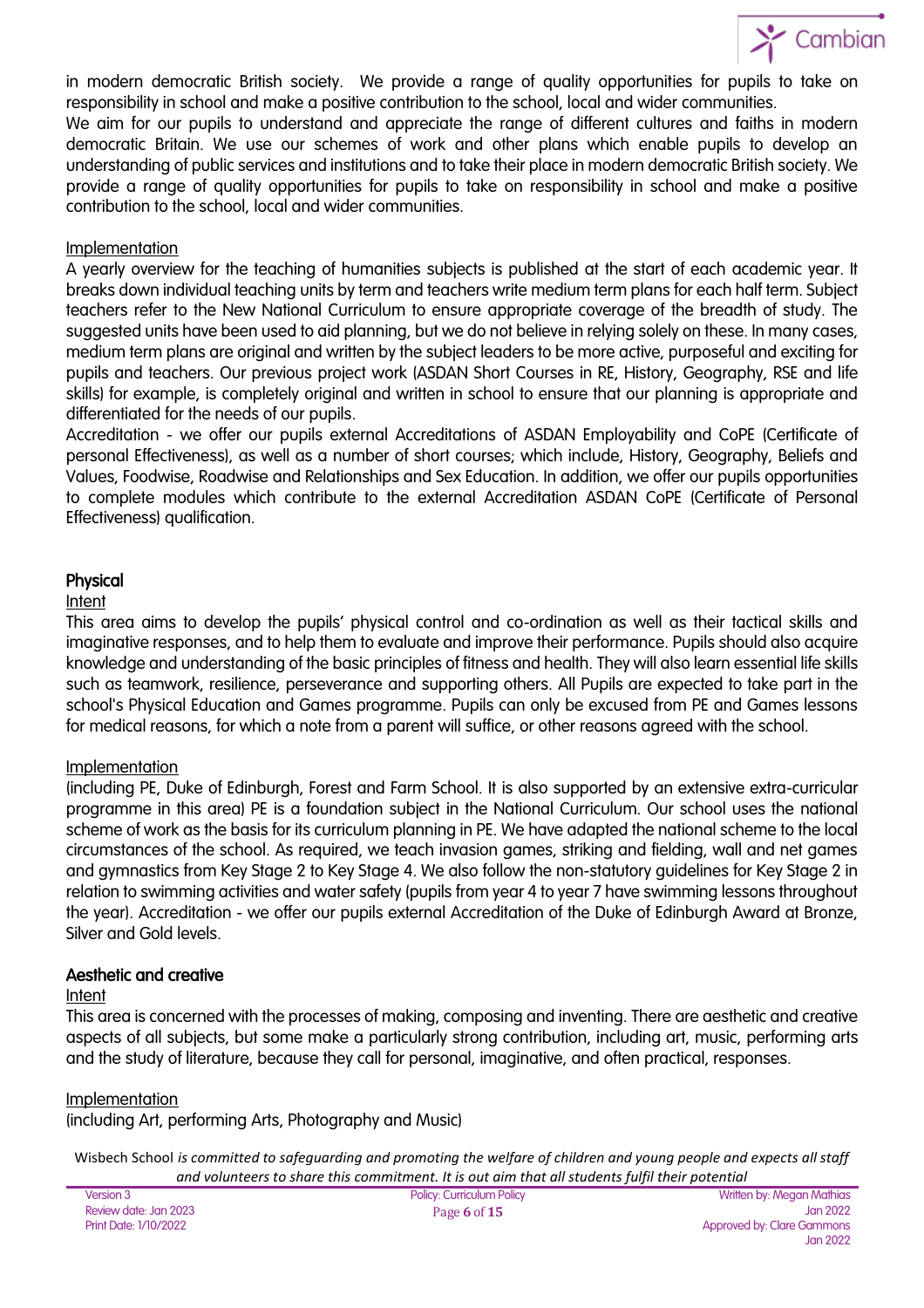

Our art and design lessons are timetabled ensuring sufficient time is dedicated to develop the children's knowledge, skills and understanding. We ensure that the act of investigating and making something includes exploring and developing ideas, and evaluating work. We do this best through a mixture of group-based teaching and individual activities, working on projects in two and three dimensions and on different scales using a wide range of materials and resources, including ICT. Learning in music is made up of entirely practical, handson activities using the music resources available for specific teachers and pupils. These lessons are taught to individuals during timetabled hours. Instruments learnt include keyboard, guitar and drums. Accreditation - we offer our pupils opportunities to complete modules which contribute to the external Accreditations ASDAN CoPE (Certificate of Personal Effectiveness) qualification.

#### Relationships and Sex education

#### **Intent**

The School provides Relationships and Sex education and Health Education in the basic curriculum. Pupils are encouraged and guided by moral principles and taught to recognise the value of family life. It forms a key part of the Personal, Social and Health Education (PSHE) course and has regard for the government's statutory guidance from the Department for Education (DfE) issued under section 80A of the Education Act 2002 and section 403 of the Education Act 1996. In accordance with the law, the biological aspects of human reproduction remain compulsory for all pupils, but parents/carers may withdraw their pupils from any other part of the sex education provided without giving reasons. This is further explained in our RSE Policy.

#### Implementation

We ensure RSE fosters gender equality and LGBT+ equality by promoting the needs and interests of all pupils, irrespective of gender, culture or background and all teachers account for the pupils' age, ability and readiness. We aim to empower pupils to have a voice and to stand up against discrimination, valuing equality, tolerance and mutual respect. We teach pupils the FACTS concerning their growth and development as individuals; help pupils to understand CONCEPTS such as tolerance, respect and liberty and equality; enable pupils to acquire SKILLS relating to personal safety, discussion and decision making, which are vital to their well-being and their interaction with others; encourage pupils to develop informed opinions and ATTITUDES for themselves about a range of personal, social and moral issues; nurture in pupils a particular set of VALUES and give the pupils the COURAGE to challenge stereotypes based on race, sex, disability and faith and to judge all people fairly and equally.

#### Spiritual, Moral, Social and Cultural Development (SMSC)

#### Intent

This policy statement and the declared values of the school are enhanced by the linked qualities of Spiritual, Moral, Social and Cultural Development. Wisbech School is a non-denominational school where pupils of all faiths and belief systems are encouraged to strive for academic excellence and a spirit of open and shared enquiry, whilst developing their individual potential and qualities of character so they can make a positive contribution to the world. This SMSC policy links and strengthens other policies so that the ideals of the school's ethos and mission statement become a reality for its pupils. Whilst SMSC is integral to all aspects of our curriculum, PSHE and religious education make a strong contribution. Pupils are led towards distinguishing right from wrong, to respect the law and towards acting consistently with their beliefs and with a view to the consequences of their own and others' actions. We actively promote fundamental British Values of democracy, the rule of law, individual liberty and mutual respect and tolerance of those with different faiths and beliefs.

We also take such steps as are reasonably practicable to ensure that political issues are brought to attention of pupils through our use of the Votes for Schools programme. Pupils are also exposed to a range of cultures through our Cultural Days, held half-termly, developing an understanding and acceptance that people having different faiths or beliefs to oneself should be accepted and tolerated , and should not be the cause of prejudicial or discriminatory behaviour.

#### Implementation

| <b>Version 3</b>      |
|-----------------------|
| Review date: Jan 2023 |
| Print Date: 1/10/2022 |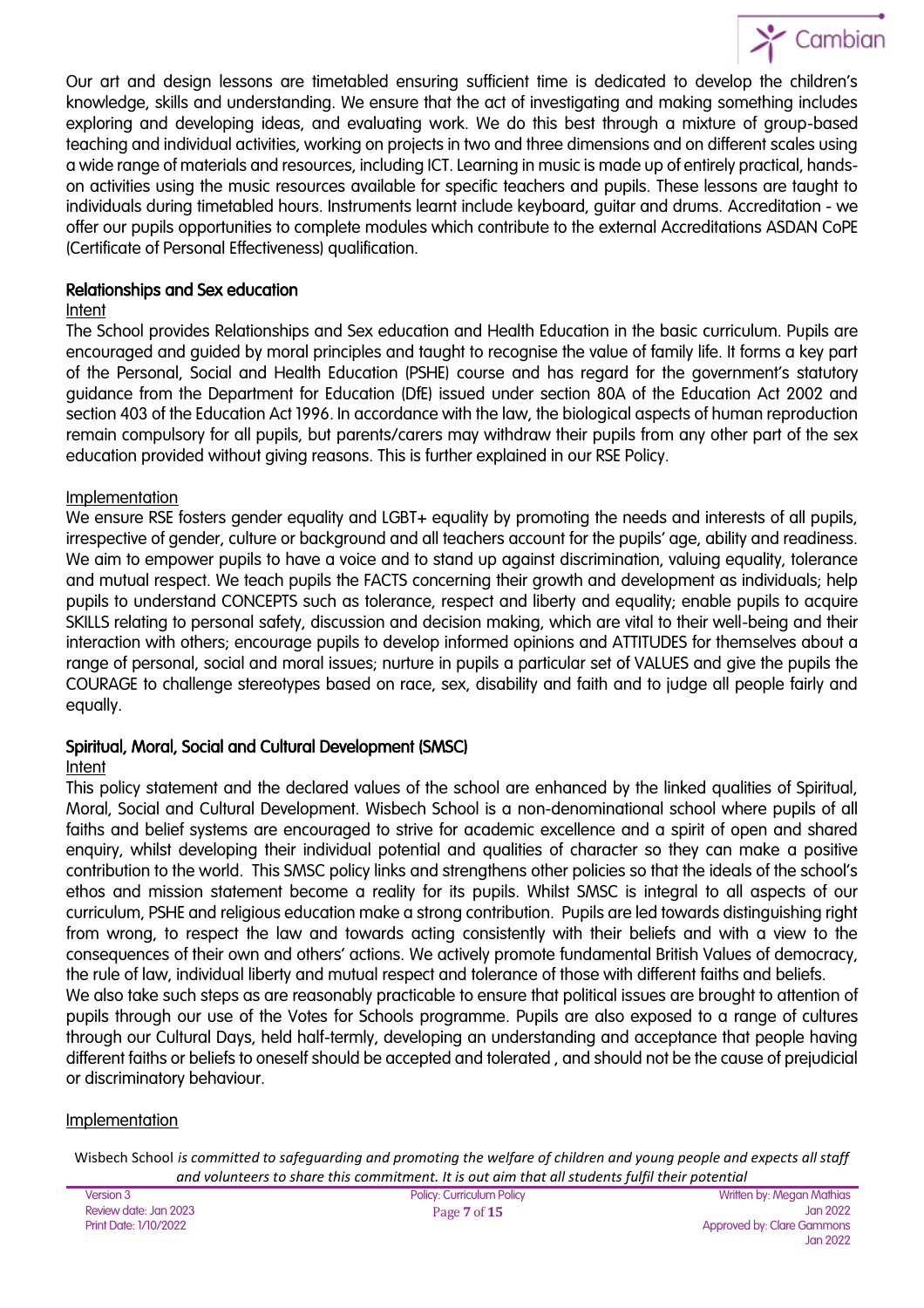

Opportunities for SMSC are threaded throughout our curriculum. We plan for these opportunities when designing our medium-term plans.

We also ensure that SMSC opportunities are created through our cultural days which happen once per half-term. These cultural days are usual based around a religious celebration or recognised cultural holiday. These days are made up of sessions about religion, language, history, geography, traditions, music, art and food.

#### Preparation for the future and Careers

Intent

Wisbech School provides an appropriate curriculum for preparing pupils for further higher education, career choices and adult life. We aim to provide pupils with insights into the world of work, the range of career opportunities available to them, entry routes and what further training and education they can and/or need to access. It is our intention to:

CEIAG at Wisbech School will:

- Provide a planned programme of activities to which all students from Years 8-11 are entitled
- Help them to plan and manage their careers
- Provide information, advice and guidance (IAG) which is impartial, unbiased and is based on the pupils' needs
- Follow best practice guidance from the careers profession and other expert bodies
- Work in partnership with the outside providers to ensure all students access education, employment or training after KS4
- Aim to provide inspiration and aspiration as well as advice about Local Market information

#### Implementation

Pupils at Wisbech School receive specific support in Life Skills and PSHE lessons that includes guidance on revision technique, making notes, examination technique and management of stress. Pupils are encouraged to learn about their own academic strengths and weaknesses and the type of learning method that best suits them as an individual. Whilst we do not specifically instigate careers advice until Year 8, we provide opportunities for pupils to understand the world of work and the promotion of their economic wellbeing. There are talks from professionals in various fields as well as visits to places of employment and manufacture. Through visiting speakers, pupils receive motivational and inspirational guidance that will help them in their current and future endeavours. Pupils receive interview training at the appropriate stage. These are a few of the ways in which pupils are prepared for the future beyond Wisbech School. Wisbech School offers a careers guidance service, provided by Form the Future (a specialist independent careers advice company), to support pupils with their future choices.

#### Political Education

The promotion of partisan political views in the teaching of any subject in the School is forbidden by law. Political issues are introduced in a number of courses and are presented in a balanced manner.

#### Religious Education

Religious Education is incorporated as part of humanities lessons available to all pupils. Other religions are also taught as part of our Cultural Days, so pupils have a broader understanding of the diverse world that they are living in

#### Learning outside the classroom - Educational visits/off-site activities

Integral to our curriculum is a wide range of educational experiences that extend beyond the classroom door. The Wisbech School curriculum offers a series of educational journeys that deepen the pupils' understanding of the world around them, including Duke of Edinburgh, farm and forest school. Trips extend pupils' knowledge of past and present. When the children move to the Secondary Site they have the opportunity for educational visits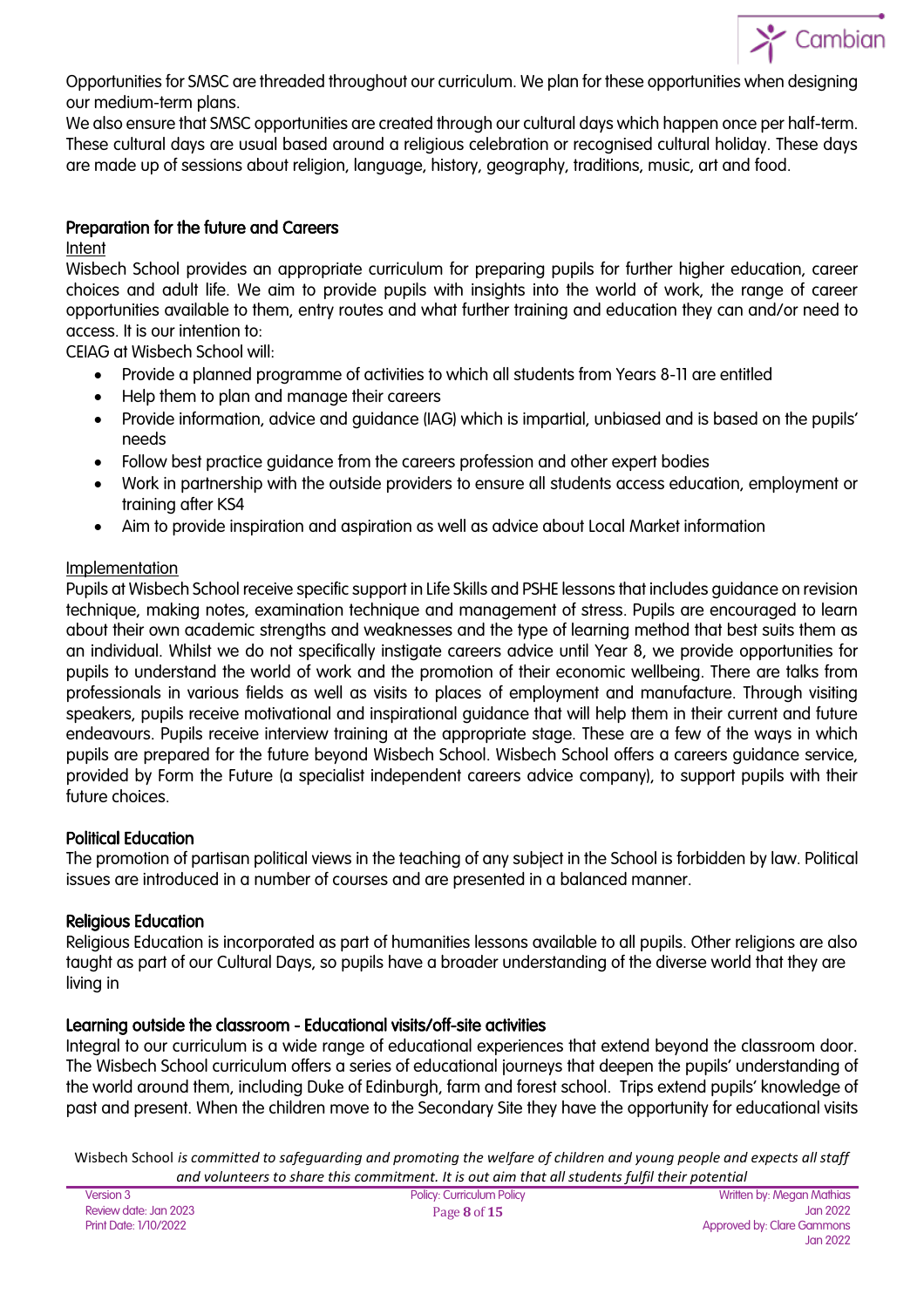

further afield. Our experience is that pupils forge strong bonds of friendship during the trips, and their respect for one another grows as a result of sharing the experiences.

Off-site activities also include opportunities to work one to one in local libraries supporting pupils to refocus and re-engage. Further information can be found in our Educational Visits and Off-Site Activities Policy and our Lone working Policy

#### Enrichment opportunities

All pupils have the opportunity to develop existing interests and nurture new ones through a variety of enrichment activities, which operate in school as part of the curriculum. These reflect the talents and interests of the staff and pupils. We ensure that all tasks and activities that the pupils perform are safe. When we plan to take pupils out of school, we follow a strict set of procedures to ensure safety: the venue is visited, risk assessments are completed, and various permissions are obtained. Parents/carers are informed, and their permission obtained before the visit takes place if it sits outside of our blanket consent. Learning assistants and other adult helpers are deployed as effectively as possible. Sometimes they work with individual Pupils and sometimes they work with small groups.

#### Transition Support

We carefully manage the transition of our pupils throughout the school and also in preparing pupils for further education. Wisbech School advice to pupils and their parents/carers about the transition process from Primary Site to the Secondary Site. Our staff also spends time towards the end of the current academic year working with their new prospective class for the year ahead. This allows pupils to familiarise themselves with their new teacher in readiness for the next year group. We are especially careful in ensuring that transitions for children with SEND are fully prepared at each stage both internally and externally.

#### Homework

The school sets homework as appropriate. Often the most valuable homework a child can do are activities outside of the school curriculum. Examples may be; The Duke of Edinburgh Award, sports clubs, Cadet Corps, etc.

#### English as an Additional Language (EAL)

We are committed to providing Pupils with the necessary support and teaching who require English as an additional language. To this end there is a policy in place and established practices implemented by the school.

#### Curriculum Impact

Teachers make on-going assessments of each pupil's progress and level of attainment, and they use this information when planning their lessons. It enables them to consider the abilities of all their pupils. Our prime focus is to develop further the knowledge and skills of the pupils. We strive to ensure that all tasks set are appropriate to each pupil's level of ability. When planning work for pupils with special educational needs we give due regard to information and targets contained in the pupils' Individual Education Plans (IEP). Teachers modify teaching and learning as appropriate for pupils with disabilities. We value each child as a unique individual, and teachers are familiar with the relevant equal opportunities legislation covering race, gender and disability. We strive to meet the needs of all our pupils, and to ensure that we meet all statutory requirements related to matters of inclusion. We have high expectations of our pupils, and we believe that their work here at Wisbech School is of the highest possible standard they can achieve.

#### The Impact of our curriculum approach can be measured in

- Increased access to education for our students
- Increased access to the community and participation in extra-curricular activities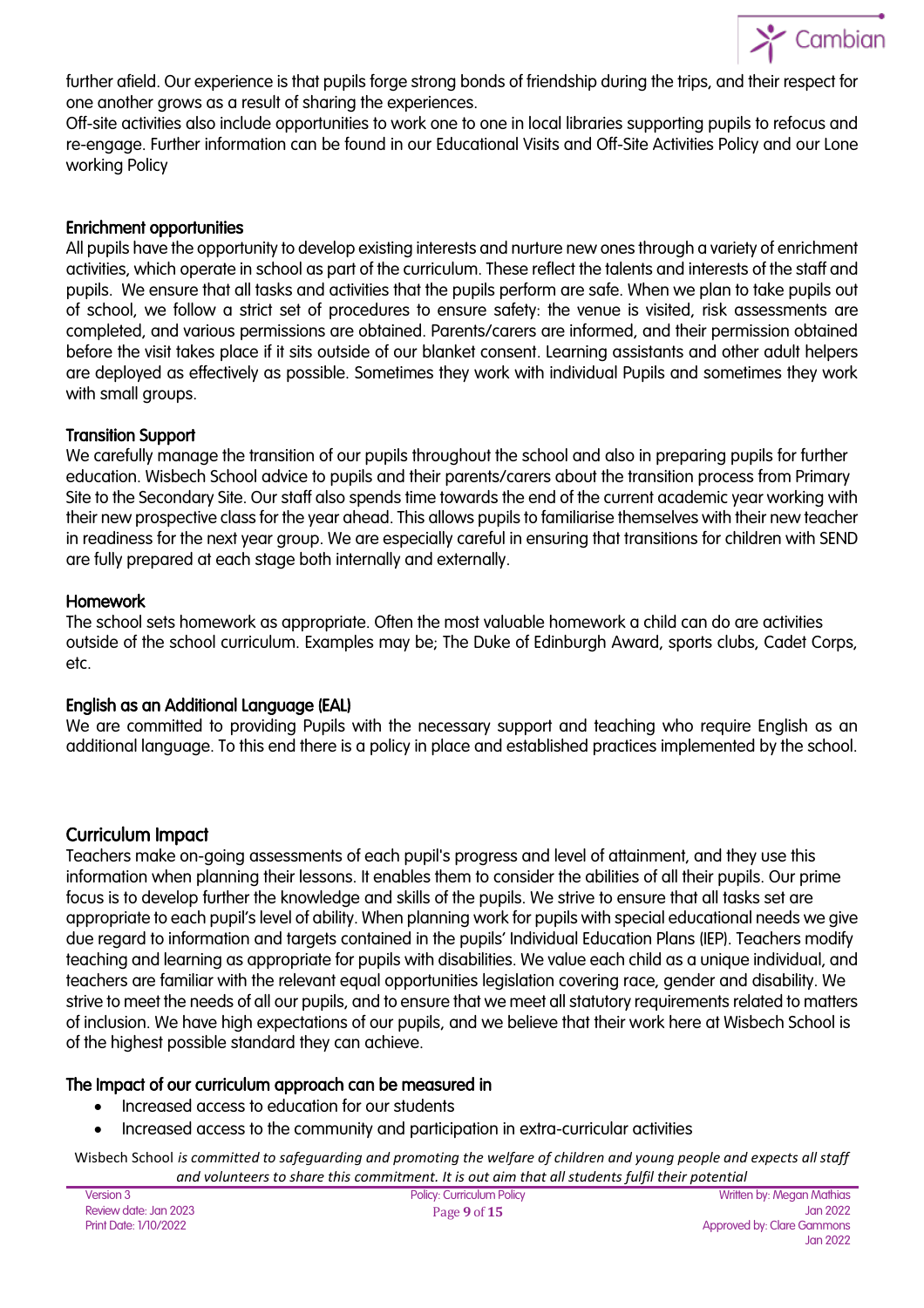

- The students meeting and Exceeding their EHCP Outcomes and targets
- Our Yearly progress Data our students consistently meet or exceed expectations
- Our students are able to discover and explore new interests
- Our students develop their communication skills building on their self-esteem, confidence and a range of Positive Mental Health
- **Outcomes**
- Our students are equipped with the appropriate knowledge and skills to be able to take the next steps beyond Wisbech School and into adulthood
- We have happy students who have enjoy their learning journeys and challenges

#### The Curriculum, Academic Excellence and Public Examinations

Whilst accepting the need to prepare its pupils for public examinations and further and higher education, Wisbech School will strive to ensure that the pursuit of these goals is consistent with achieving the other goals set out in this policy.

#### The Curriculum and Members of Teaching Staff

We appreciate that people learn best in different ways. At our school we provide a rich and varied learning environment that allows pupils to develop their skills and abilities to their full potential. 'Pupils learn and flourish when they are healthy, protected from harm and authentically engaged and stimulated.'

Each of our teachers makes a special effort to establish good working relationships with all pupils in the class. We treat the pupils with kindness and respect. We recognise that they are all individuals with different needs, but we treat them fairly and give them equal opportunity to take part in class activities. We praise pupils for their efforts and, by so doing, we help to build positive attitudes towards the school and learning in general. We insist on good order and behaviour at all times. When pupils misbehave we follow the guidelines as outlined in our school behaviour policy.

#### Auditing our Curriculum, Teaching and Learning:

We ask ourselves the following questions when auditing our current performance:

- How well are we doina?
- How do we compare with similar schools?
- What more should we aim to achieve?
- What must we do to make it happen?

Self-evaluation and development is a crucial part of the schools managerial role and teachers will input into the development as well as pupils own feedback.

When evaluating the quality of the curriculum, we consider:

- the impact of the curriculum on pupils' academic and personal development and in preparing them for the opportunities, choices, responsibilities and experiences of adult life;
- the contribution of the curriculum to the school's particular ethos and aims and the impact on pupils' academic and personal development and well-being;
- how well curriculum planning is supported by appropriate schemes of work, builds systematically upon pupils' prior experience and plans for progression and
- the extent to which the curriculum is enriched by extra-curricular opportunities and through collaboration with other schools and organisations, including, for example, to provide appropriate careers guidance for our secondary pupils and the views of our pupils, parents/carers and staff.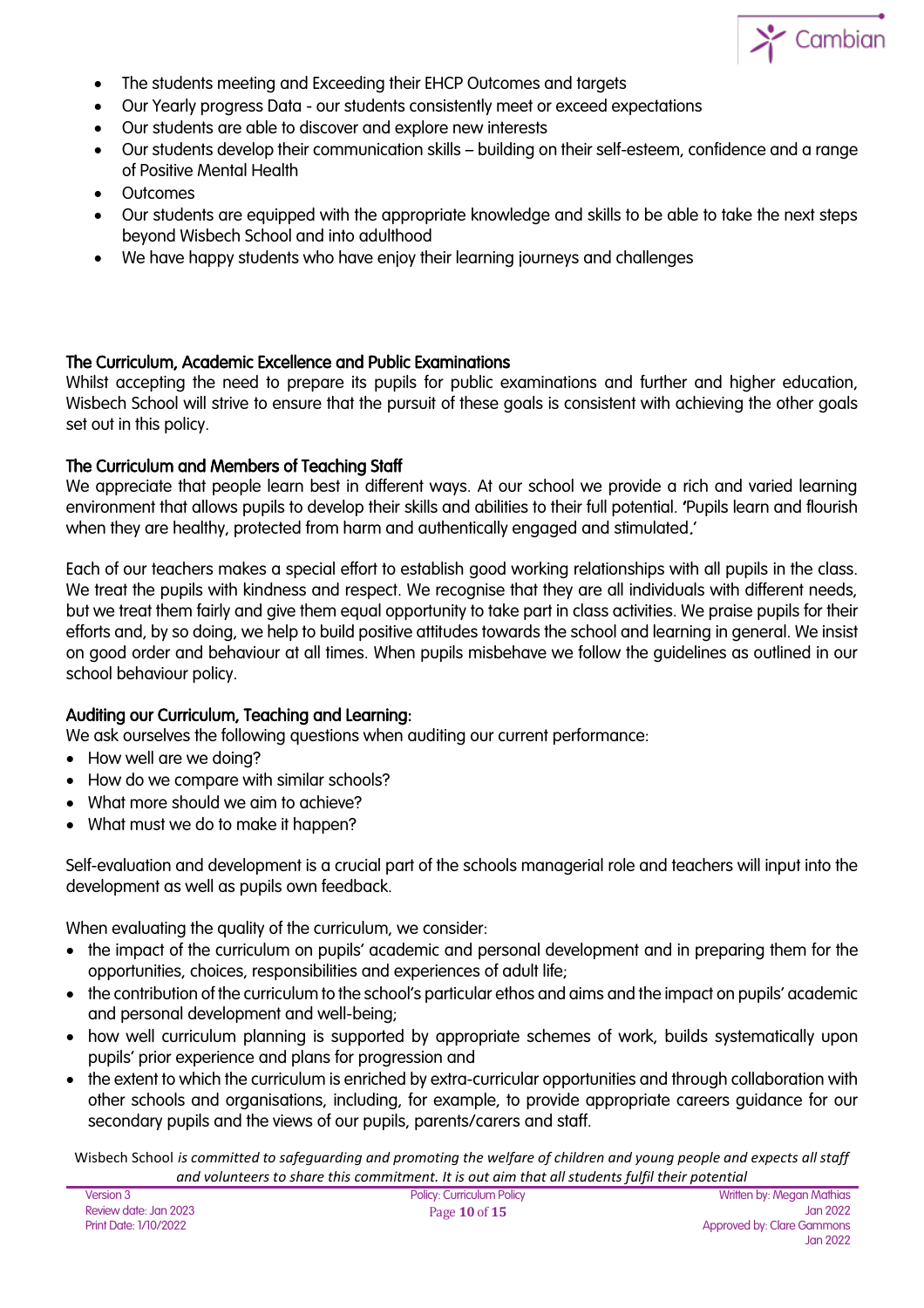

the views of our pupils, parents/carers and staff.

#### Effective Teaching - Expectations of Staff

Staff are expected to actively promote the curriculum aims by:

- having high expectation of pupils.
- employing a variety of learning and teaching methods.
- ensuring that pupils are enabled to access the curriculum and given opportunities to be successful.
- delivering lessons which build upon previous experience, providing continuity and progression.
- providing learning opportunities which offer depth and challenge and motivate and inspire children.
- involving children in the process of learning, by discussing work, giving regular formative feedback through discussion, assessment and marking, negotiating targets and encouraging children to evaluate their personal achievements.
- developing pupils' skills to become independent learners.
- encouraging, reward and value achievement and effort, both formally and informally, through praise in the learning environment and our reward system
- working in partnership with children, staff and parents/carers to achieve shared goals.
- keeping parents/carers regularly and fully informed about the progress and achievements of their children through reports and parents' evenings.

The Headteacher and Deputy Head Teacher carry out book appraisals, whereby books are checked for consistency of marking and being up to date. Planning appraisals are also carried out, where planning is checked to be up to date and evaluated. All teachers are observed working with classes at least twice per year, and Newly Qualified Teachers (NQTs) are observed each half term. The criteria that we use have been agreed by all teachers, and are part of our teaching and learning strategy. The teacher and the observer follow the observation with a discussion. The observer notes the strengths and areas for development, and gives a copy of this information to the teacher. The Headteacher uses the information gained from this monitoring process to help identify common development points which can be addressed in the school's training programme for continuing professional development.

Direct observation must be supplemented by a range of other evidence to enable inspectors to evaluate the impact that teaching has had on pupils' learning. Such additional evidence should include:

- observing some lessons jointly with senior staff before discussing them also with the teacher who has been observed;
- discussing with pupils the work they have done and their experience of teaching and learning over longer periods;
- discussing teaching and learning with staff;
- taking account of the views of pupils, parents/carers
- taking account of the school's own evaluations of the quality of teaching and its impact on learning and
- scrutinising the standard of pupils' work, noting:
	- $\circ$  how well and frequently marking and assessment are used to help pupils to improve their learning
	- o the level of challenge provided.

#### Effective learning

We acknowledge that people learn in many different ways, and respond best to different types of input (visual, auditory and kinaesthetic); we must therefore deliver teaching in different ways to address the needs of all our learners. Our Schemes of Work are designed to bring the curriculum to life and are interpreted creatively by teachers to inspire and challenge pupils. We ensure the best possible environment for learning by developing a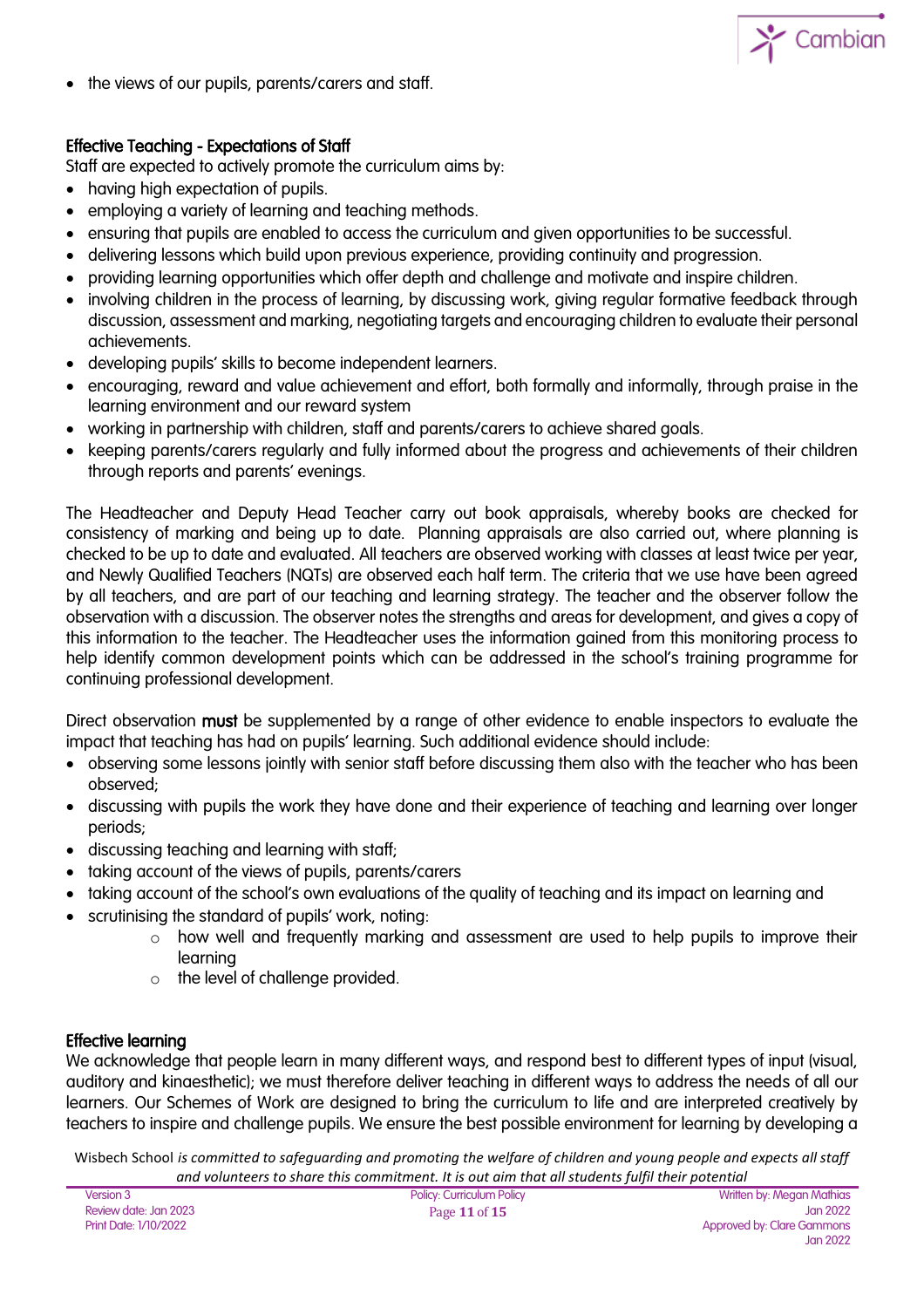

positive atmosphere in which pupils feel safe and feel they belong, in which they enjoy being challenged, but in which they enjoy learning, and know that they will succeed (because they know the challenge will have been set at the right level). We provide small class sizes which ensure that each pupil's individual strengths, talents and aptitudes are nurtured and developed. All teaching is structured to maximise learning opportunities and lessons are planned in accordance with the following principles:

- the teaching should build on previous learning;
- the teacher should explain the learning objectives, and why the lesson is important;
- it should allow pupils to see the links within learning;
- the lesson should be presented in a range of styles;
- it should allow opportunities for the pupils to build up their own understanding through various activities;
- it should allow opportunities for the pupils to review what has been learnt;
- it should have built-in opportunities for feedback to the pupils, celebrating success and reviewing learning strategies;
- the teaching should indicate what the next step in the learning will be.

We encourage pupils to take responsibility for their own learning, to be involved as far as possible in reviewing the way they learn, and to reflect on how they learn – what helps them learn and what makes it difficult for them to learn. Assessment and marking are an integral part of the teaching and learning process.

#### **Disapplication**

In accordance with the law, the School has the right to respond to individual needs by modifying the curriculum programmes. Decisions will only be made after discussion with the parents/carers and will allow a pupil:

- to participate in extended work-related learning
- with individual strengths to emphasise a particular curriculum area
- making significantly less progress than other pupils of his/her age to consolidate his/her learning and progress across the curriculum.

The curriculum underpins the fundamental aims of the School. The curriculum must be seen as the major component of a pupil's education which, together with the pastoral care and the extra-curricular activities offered, help pupils to develop a wide range of key and transferable skills so that they leave the school equipped to become a valuable member of society. Our planned curriculum activities are organised in order to promote learning and personal growth and development. We aim to provide a challenging and stimulating curriculum which encourages an enthusiasm for learning, intellectual curiosity, creativity, personal growth and development. Fundamental to the ethos of Wisbech School is our determination to provide an active learning environment for limitless minds. The school places great importance firstly on the individual development of each pupil, secondly, on the acquisition of the skills of research, evaluation and judgement required for independent study; thirdly, on the development of individual enthusiasms, both curricular and co-curricular; and fourthly on its pupils' development of qualities such as leadership, initiative and creativity.

#### Communication with parents/carers

We believe that parents/carers and guardians have a fundamental role to play in helping pupils to learn. We do all we can to inform parents/carers and guardians about what and how their children are learning by:

- holding meetings with parents/carers to explain our school strategies;
- sending information to parents/carers at the start of each term in which we outline the topics that the pupils will be studying during that term at school;
- sending regular reports to parents/carers in which we explain the progress made by each child and indicate how the child can improve further;
- explaining to parents/carers how they can support their pupils with homework. We suggest support for older pupils with their projects and investigative work;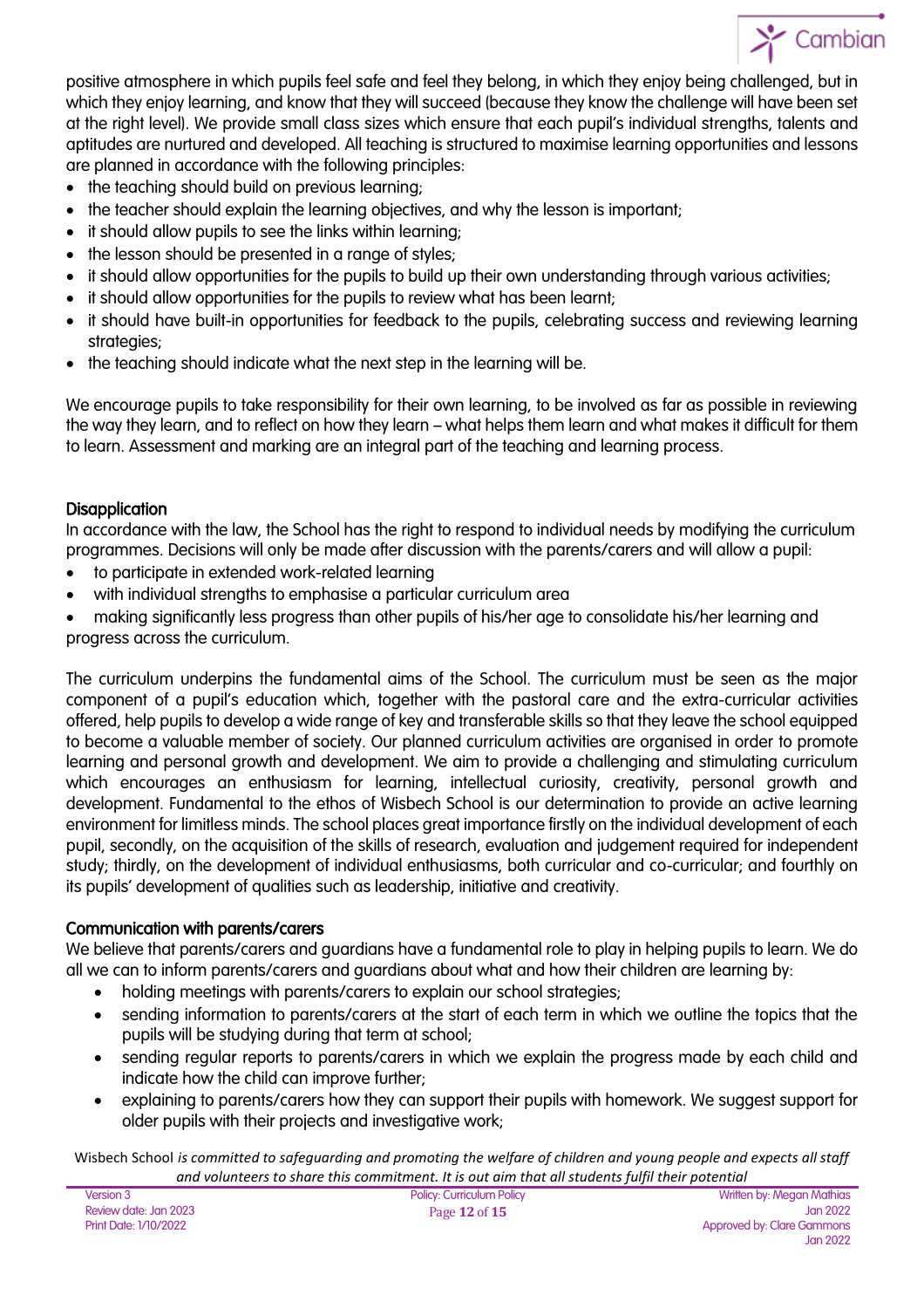

- posting information on the parents/carers and public pages of the school website;
- being available we have an open-door policy;
- strong lines of communication with parents/carers living overseas.

We believe that parents/carers have the responsibility to support their Pupils and the school in implementing school policies. We would like parents/carers to:

- ensure that their child has the best attendance and punctuality record possible;
- do their best to keep their child healthy and fit to attend school;
- inform school if there are matters outside of school that are likely to affect a child's performance or behaviour at school;
- promote a positive attitude towards school, staff and learning in general.

#### Children with Additional and Special Educational Needs and Disabilities (SEND): The curriculum and the work of the SENDCO.

Our curriculum is designed to provide access and opportunity for all children. If we think it necessary to adapt the curriculum to meet the needs of individual children, then we do so only after parents/carers have been consulted.

The school provides an Individual Educational Plan (IEP) for each child. This sets out the nature of the special need, and outlines how the school will aim to address the need. It also sets out targets for improvement, so that we can review and monitor the progress of each child at regular intervals. Where a pupil has an EHCP, the SENCO liaises with the child's teachers to ensure that the education he or she receives fulfils its requirements and participates fully in the annual review.

Wisbech School will also offer a variety of portfolio and internally assessed courses which can be used to accredit any projects or to offer those pupils who may struggle at GCSE Exams and work to that standard. The list below is a basic overview of what the school will offer its Key Stage 4/5pupils but is not comprehensive as links with local colleges will ensure options increase overtime and could include:

- AQA Unit awards in many different subjects
- ASDAN CoPE and Employability
- Edexcel BTEC in Vocational Studies, Construction, Sport and Landbased Studies
- Functional skills awards at entry level and levels 1 and 2 in Literacy, Mathematics and ICT
- Other recognised vocational qualifications relevant to each individual student

Links with local colleges and alternative providers also mean that other recognised vocational qualifications relevant to each individual student can also be accessed in:

- Motor Vehicle Studies
- Construction
- Animal Care
- Art and Design
- Engineering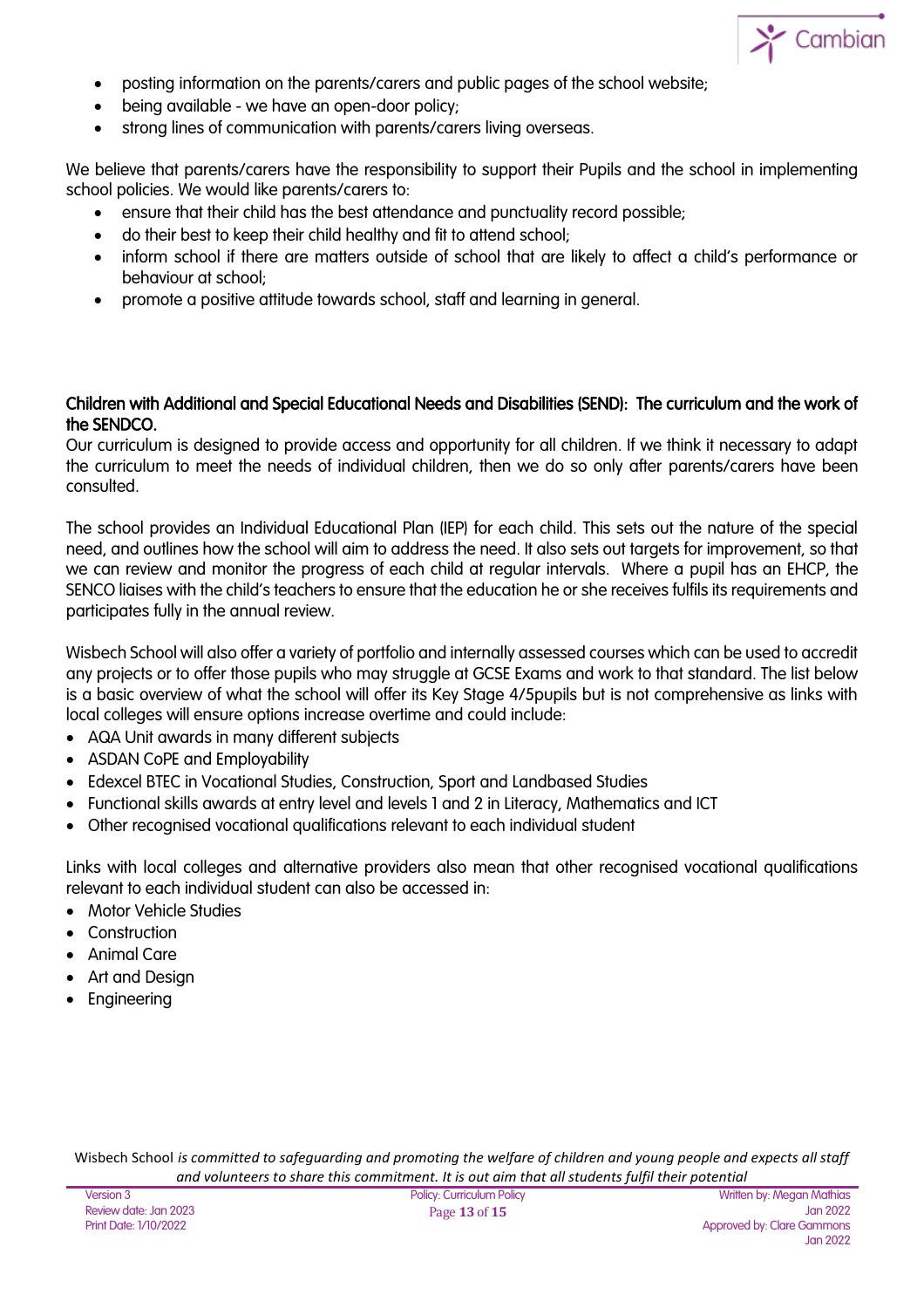## Cambian

### Cambian Wisbech School Curriculum